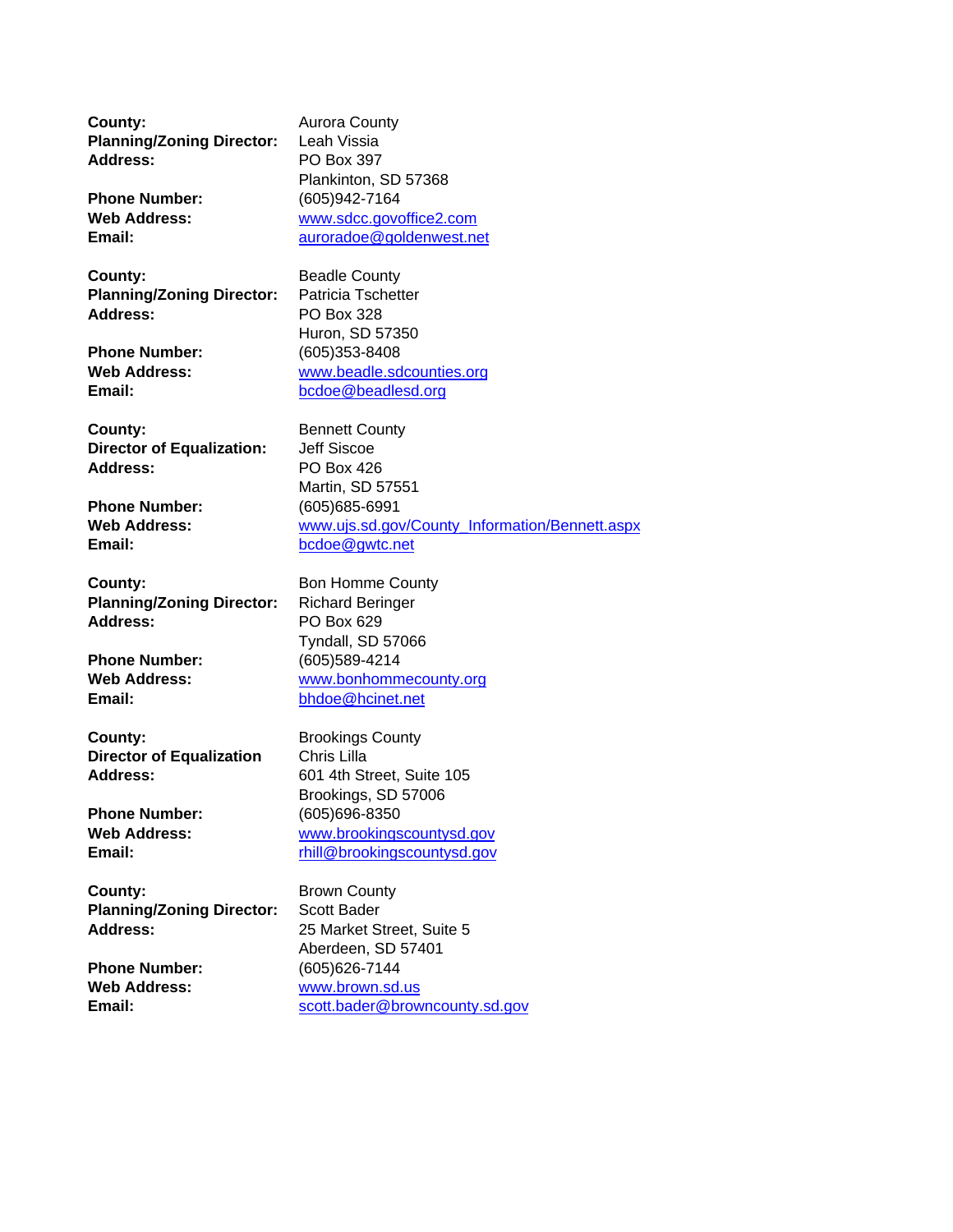**County:** Brule County **Planning/Zoning Director:** Michael Hauke

**County:** Buffalo County **Director of Equalization:** Evelyn Wulff **Address:** PO Box 175

**County:** Butte County **Planning Director** Lisa Nelson Address: 839 5th Avenue

**Phone Number:** (605)892-3950<br> **Web Address:** Web Address: Web Address:

**County:** Campbell County **Director of Equalization:** Kathy Bentz **Address:** PO Box 145

**County:** Charles Mix County **Director of Equalization:** Denise Weber **Address:** PO Box 68

**County:** Clark County **Planning/Zoning Director:** Jarvis Reidburn **Address:** PO Box 295

**Address:** 300 S. Courtland Street, Suite 101 Chamberlain, SD 57325 **Phone Number:** (605)234-4432 **Web Address:** www.brulecounty.org **Email:** bruldoe@midstatesd.net

Gann Valley, SD 57341 **Phone Number:** (605)293-3286 **Web Address:** www.sdcc.govoffice2.com Email: buffcodoe@hotmail.com

Belle Fourche, SD 57717 **Web Address:** www.butte.sdcounties.org Email: polly@buttesd.org

Mound City, SD 57646 **Phone Number:** (605)955-3577 **Web Address:** www.ujs.sd.gov/County\_Information/Campbell.aspx **Email:** campbelldoe@yahoo.com

Lake Andes, SD 57356 **Phone Number:** (605)487-7582 **Web Address:** www.charlesmix.sdcounties.org **Email:** cmixdoe@hcinet.net

Clark, SD 57225 **Phone Number:** (605)532-3751 Web Address: **WWW.Sdcc.govoffice2.com Email:** clarkdoe@itctel.com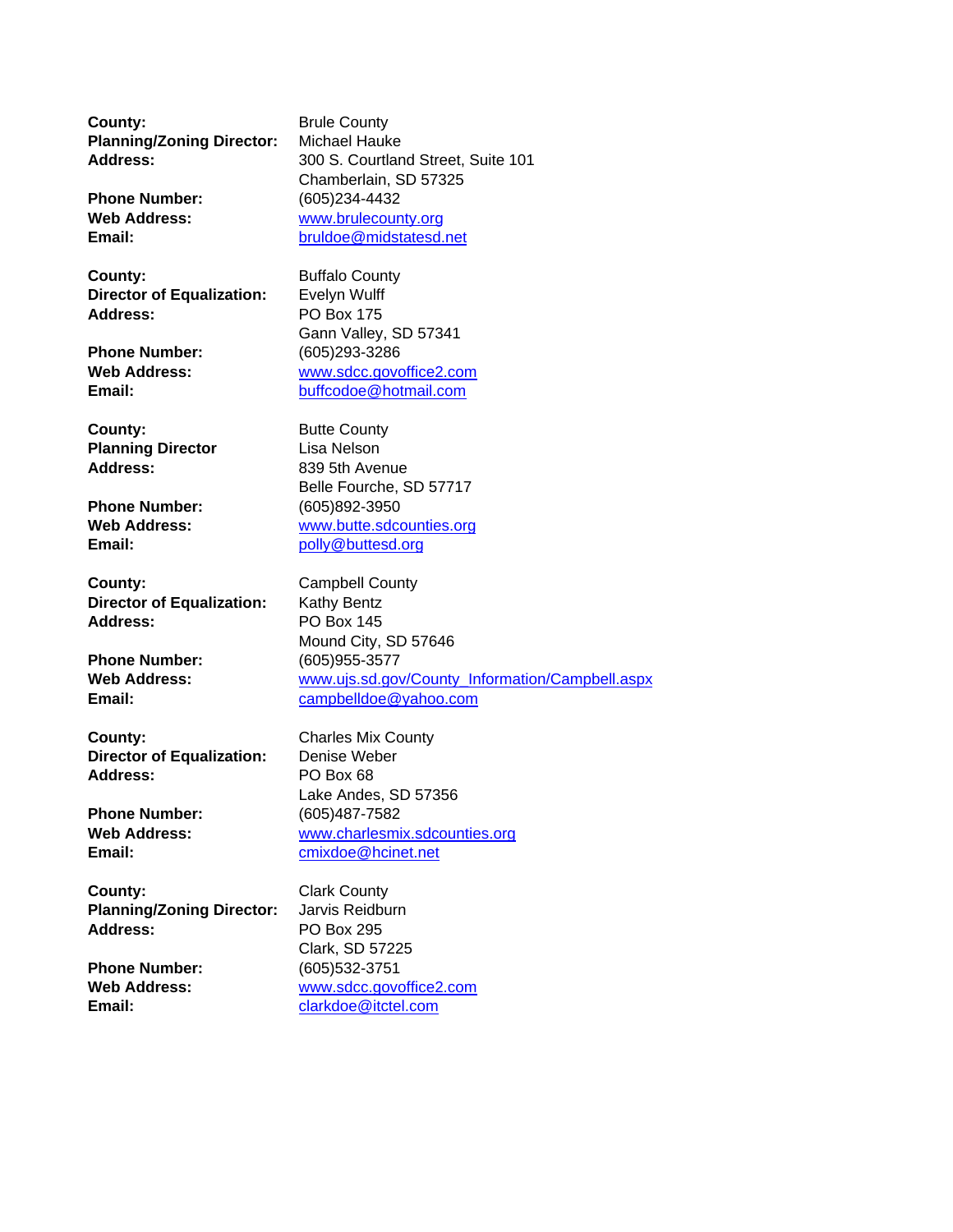**County:** Clay County **Planning/Zoning Director:** Cynthia Aden

**County:** Codington County **Planning/Zoning Director:** Luke Muller **Address:** 1201 10th Street NW

**County:** Corson County **Director of Equalization:** Brian Dreiske **Address:** PO Box 286

**Phone Number:** (605)273-4348<br> **Web Address:** WWW.corson.sd

**County:** Custer County **Director of Equalization** Theresa Cornelison Address: 420 Mt. Rushmore Road

**County:** Davison County **Planning/Zoning Director:** Jeff Bathke **Address:** 200 E 4th Ave

**County:** Day County: **Director of Equalization:** Dari Schlotte

**Address:** 211 W. Main Street, Suite 203 Vermillion, SD 57069 **Phone Number:** (605)677-7145 **Web Address:** www.claycountysd.org **Email:** cynthia.aden@claycountysd.org

Watertown, SD 57201 **Phone Number:** (605)882-6300 **Web Address:** www.codington.org **Email:** planning.codcoext@midconetwork.com

McIntosh, SD 57641 **Web Address:** www.corson.sdcounties.org **Email:** assessor@sdplains.com

Custer, SD 57730 **Phone Number:** 605-673-8170 **Web Address:** www.custercountysd.com Email: dgreen@custercountysd.com

Mitchell, SD 57301 **Phone Number:** (605)995-8615 **Web Address:** www.davisoncounty.org **Email:** dans@davisoncounty.org

**Address:** 711 W 1st Street, Suite 203 Webster, SD 57274 **Phone Number:** (605)345-9502 Web Address: **WADDNERS WWW.day.sdcounties.org Email:** daycodoe@itctel.com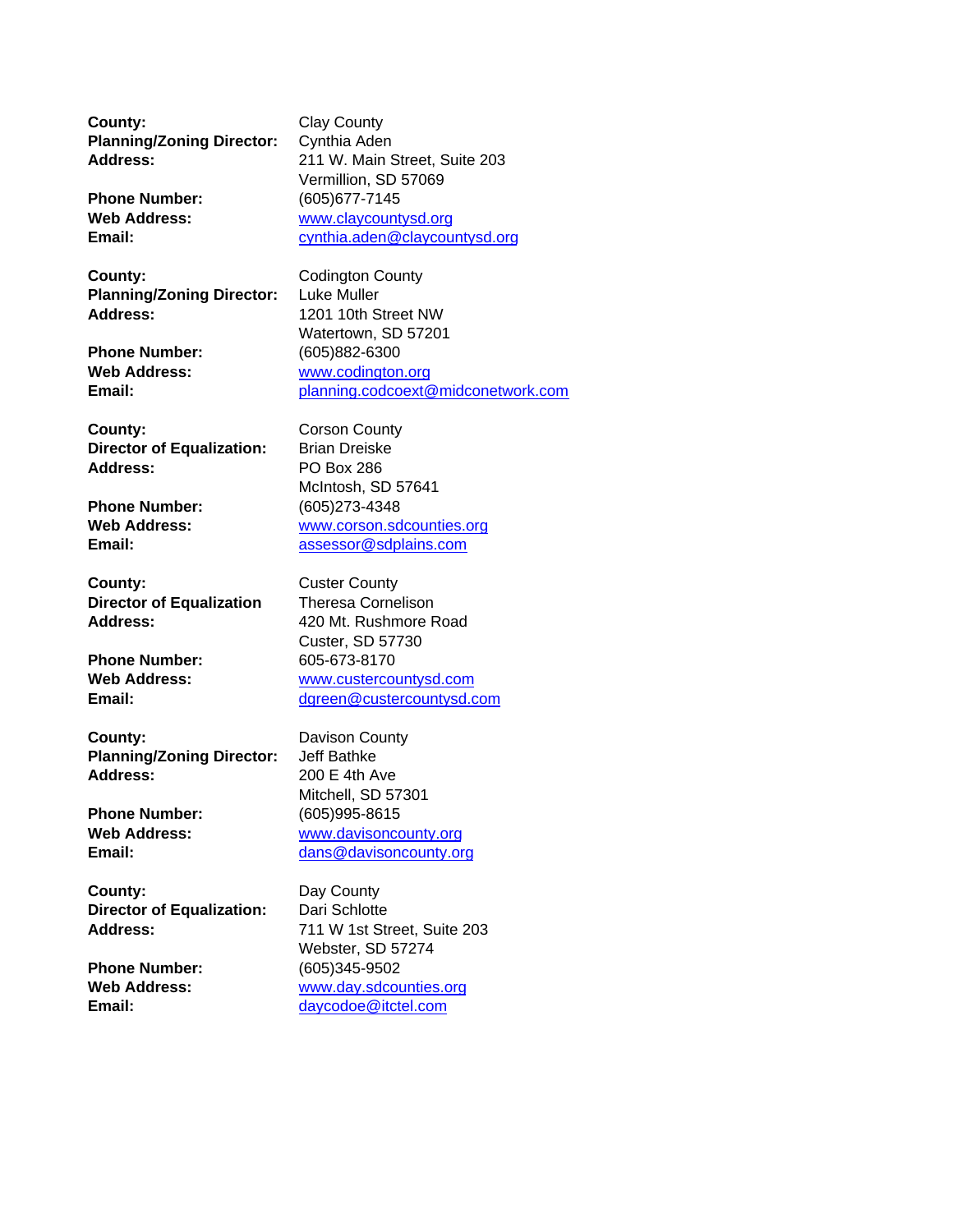**County:** Deuel County **Planning/Zoning Director:** Donna Rhody **Address:** PO Box 616

**Phone Number:** (605)874-8562

**County:** Dewey County **Director of Equalization:** Brandy Meier **Address:** PO Box 296

**County:** Douglas County **Director of Equalization** Jessica Goehring **Address:** PO Box 267

**Phone Number:** (605)724-2204

**County:** Edmunds County **Director of Equalization** Sandra Northup **Address:** PO Box 247

**Phone Number:** (605)426-6841

**County:** Fall River County **Director of Equalization:** Susie Hayes-Simkins Address: 906 N River Street

**Phone Number:** (605)745-5136 Email: frdoe@gwtc.net

**County:** Faulk County **Planning/Zoning Director:** Trevor Cramer **Address:** PO Box 309

408 4th Street West Clear Lake, SD 57226 **Web Address:** www.deuelcountysd.com **Email:** dczoning@itctel.com

Timber Lake, SD 57656 **Phone Number:** (605)865-3573 **Web Address:** www.sdcc.govoffice2.com **Email:** brandy.meier@state.sd.us

Armour, SD 57313 **Web Address:** www.sdcc.govoffice2.com **Email:** douglasdoe@unitelsd.com

Ipswich, SD 57451 Web Address: **WADDER WARES** www.edmunds.sdcounties.org **Email:** doe.edco@midconetwork.com

Hot Springs, SD 57747 **Web Address:** www.fallriver.sdcounties.org

Faulkton, SD 57438 **Phone Number:** (605)598-6225 Web Address: www.ujs.sd.gov/County\_Information/Faulk.aspx **Email:** faulkdoe@venturecomm.net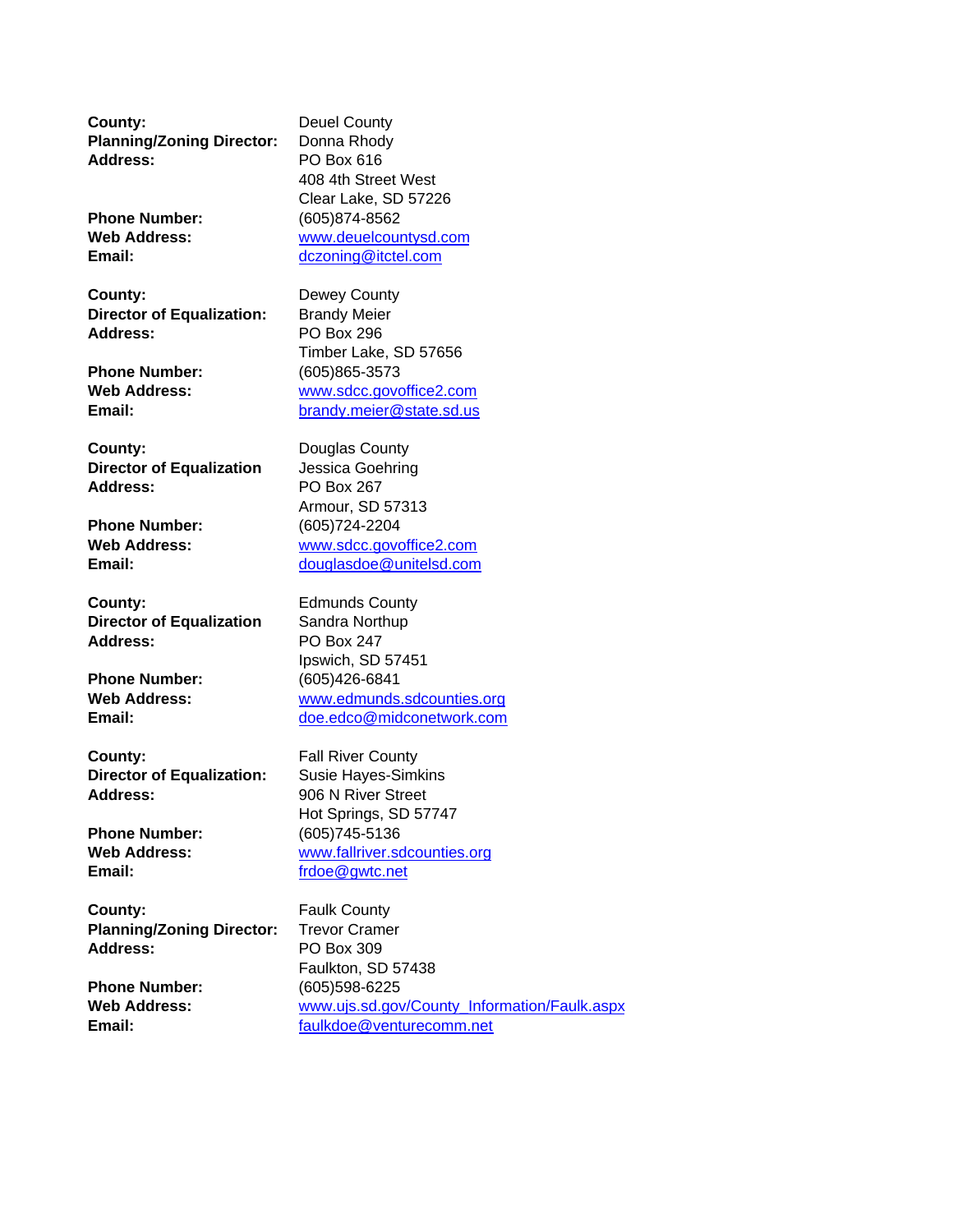**County:** Grant County **Planning/Zoning Director:** Krista Atyeo-Gortmaker **Address:** 210 E 5th Avenue

**County:** Gregory County: **Planning/Zoning Director:** Ralph Lunn **Address:** PO box 437

**County:** Haakon County **Director of Equalization:** Toni Rhodes **Address:** PO Box 668

**Phone Number:** (605)859-2824<br>
Web Address: Web Andress: Web Address:

**County:** Hamlin County **Director of Equalization** Renee Buck Address: 300 4th Street

**Email:**

**County:** Hand County **Planning/Zoning Director:** Terry Augspurger **Address:** 415 W 1st Avenue

**Email:**

**County:** Hanson County **Planning/Zoning Director:** Mary Wilcox **Address:** PO Box 500

Millbank, SD 57252 **Phone Number:** (605)432-6532 **Web Address:** www.grantcounty.sd.gov **Email:** atyeo-gortmaker.krista@state.sd.us

Burke, SD 57523 **Phone Number:** 605-755-2626 **Web Address:** www.ujs.sd.gov/County\_Information/Gregory.aspx **Email:** gregdoe@gwtc.net

Philip, SD 57567 **Web Address:** www.haakon.sdcounties.org **Email:** hcdoe@gwtc.net

Hayti, SD 57241 **Phone Number:** (605)783-7831 **Web Address:** www.hamlincountysd.org

Miller, SD57362 **Phone Number:** (605)853-2115 **Web Address:** www.hand.sdcounties.org

Alexandria, SD 57311 **Phone Number:** (605)239-4445 **Web Address:** www.sdcc.govoffice2.com **Email:** hansoncodoe@triotel.net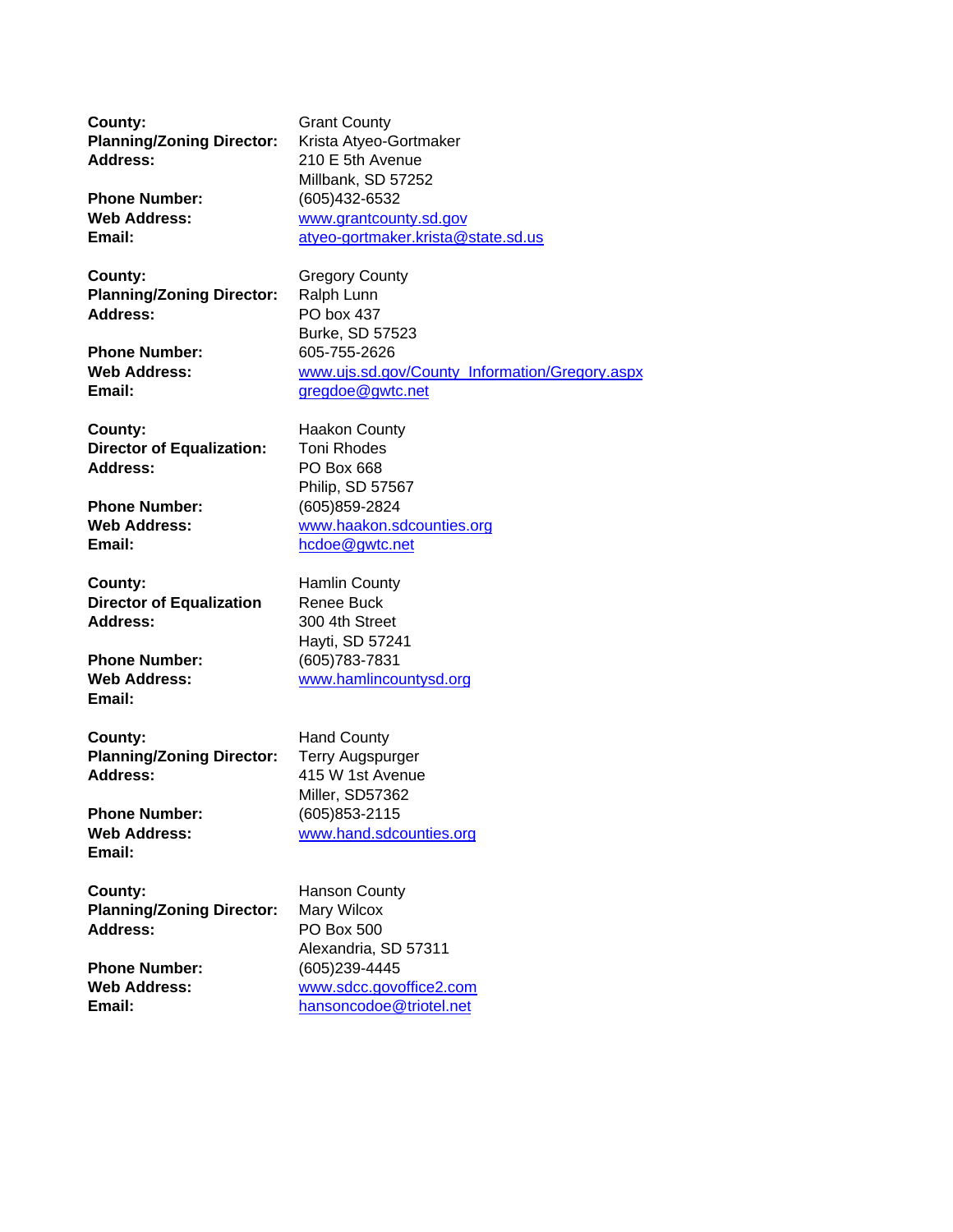**County:** Harding County **Director of Equalization:** Lila Teigen **Address:** PO Box 26

**County:** Hughes County: **Planning/Zoning Director:** Kevin Hipple Address: 104 E Capiol Avenue

**County:** Hutchinson County **Planning/Zoning Director:** Anthony Dewald

**County:** Hyde County: **Planning/Zoning Director:** Carrie Stephenson **Address:** PO Box 154

**County:** Jackson County **Director of Equalization:** Rose Bennett **Address:** PO Box 407

**County:** Jerauld County **Director of Equalization** Michelle Schimke **Address:** PO Box 444

Buffalo, SD 57720 **Phone Number:** (605)375-3234 **Web Address:** www.sdcc.govoffice2.com **Email:** hcdoc@sdplains.com

Pierre, SD 57501 **Phone Number:** (605)773-4441 **Web Address:** www.hughescounty.org **Email:** Fig. 2013 Fig. 2014 Trick.hahn@co.hughes.sd.us

**Address:** 140 Euclid Street, Room 125 Olivet, SD 57052 **Phone Number:** (605)387-4210<br>
Web Address: Web Andress: Www.sdcc.gove **Web Address:** www.sdcc.govoffice2.com **Email:** hutzone@gwtc.net

Highmore, SD 57345 **Phone Number:** (605)852-2070 **Web Address:** www.ujs.sd.gov/County\_Information/Hyde.aspx **Email:** hydedoe@venturecomm.net

Kadoka, SD 57543 **Phone Number:** (605)837-2424 **Web Address:** www.sdcc.govoffice2.com **Email:** rose.bennette@state.sd.us

Wessington Springs, SD 57382 **Phone Number:** (605)539-9701 **Web Address:** www.ujs.sd.gov/County\_Information/Jackson.aspx Email: ieraulddoe@venturecommnet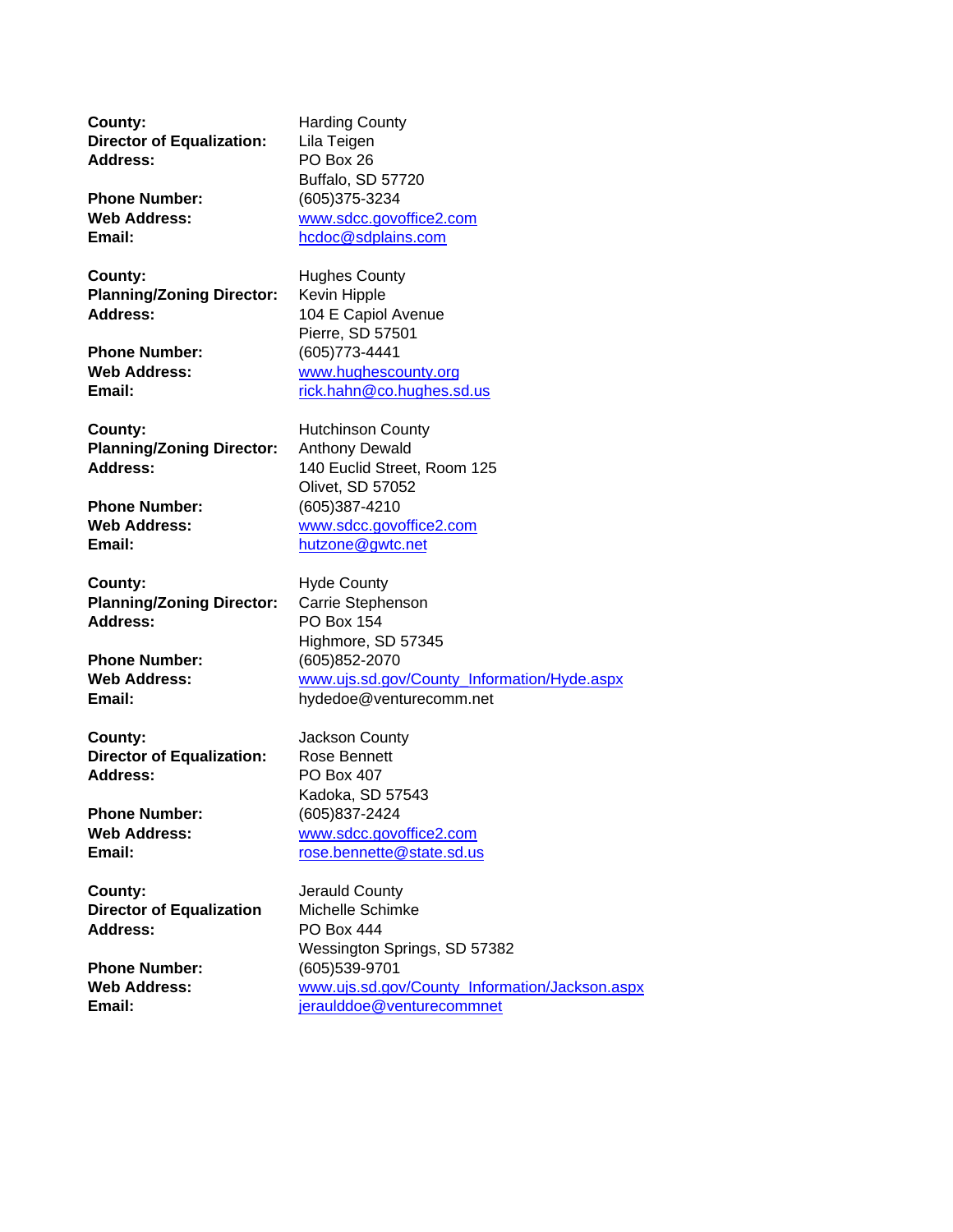**County:** Jones County **Director of Equalization:** Terri Volmer **Address:** PO Box 107

**County:** Kingsbury County **Director of Equalization:** Tammy Anderson

**Phone Number:** (605)854-3593

**County:** Lake County **Director of Equalization:** Shirley Ebsen **Address:** 200 E Center Street

**Phone Number:** (605)256-7605

**County:** Lawrence County **Planning/Zoning Director:** Amber Vogt **Address:** 90 Sherman Street

**Phone Number:** (605)578-3871

**County:** Lincoln County **Planning/Zoning Director:** Paul Aslesen **Address:** 104 N Main, Suite 220

**Phone Number:** (605)764-2938

**County:** Lyman County **Director of Equalization** James Sundall **Address:** PO Box 126

Murdo, SD 57559 **Phone Number:** (605)669-7103 **Web Address:** www.ujs.sd.gov/County\_Information/Jones.aspx **Email:** countydoe@goldenwest.net

PO Box 158 **Address:** 202 2nd St. SE DeSmet, SD 57231 **Web Address:** www.kingsburycountysd.org **Email:** kingsdoe@mchsi.com

Madison, SD 57042 **Web Address:** www.lakecountysd.com Email: lakezoning@lakecountysd.com

Deadwood, SD 57732 **Web Address:** www.lawrence.sd.us **Email:** avogt@lawrence.sd.us

Canton, SD 57013 **Web Address:** www.lincolncountysd.org **Email:** pandz@lincolncountysd.org

Kennebec, SD 57544 **Phone Number:** (605)869-2206 **Web Address:** www.lymancounty.org **Email:** doe@lymancounty.org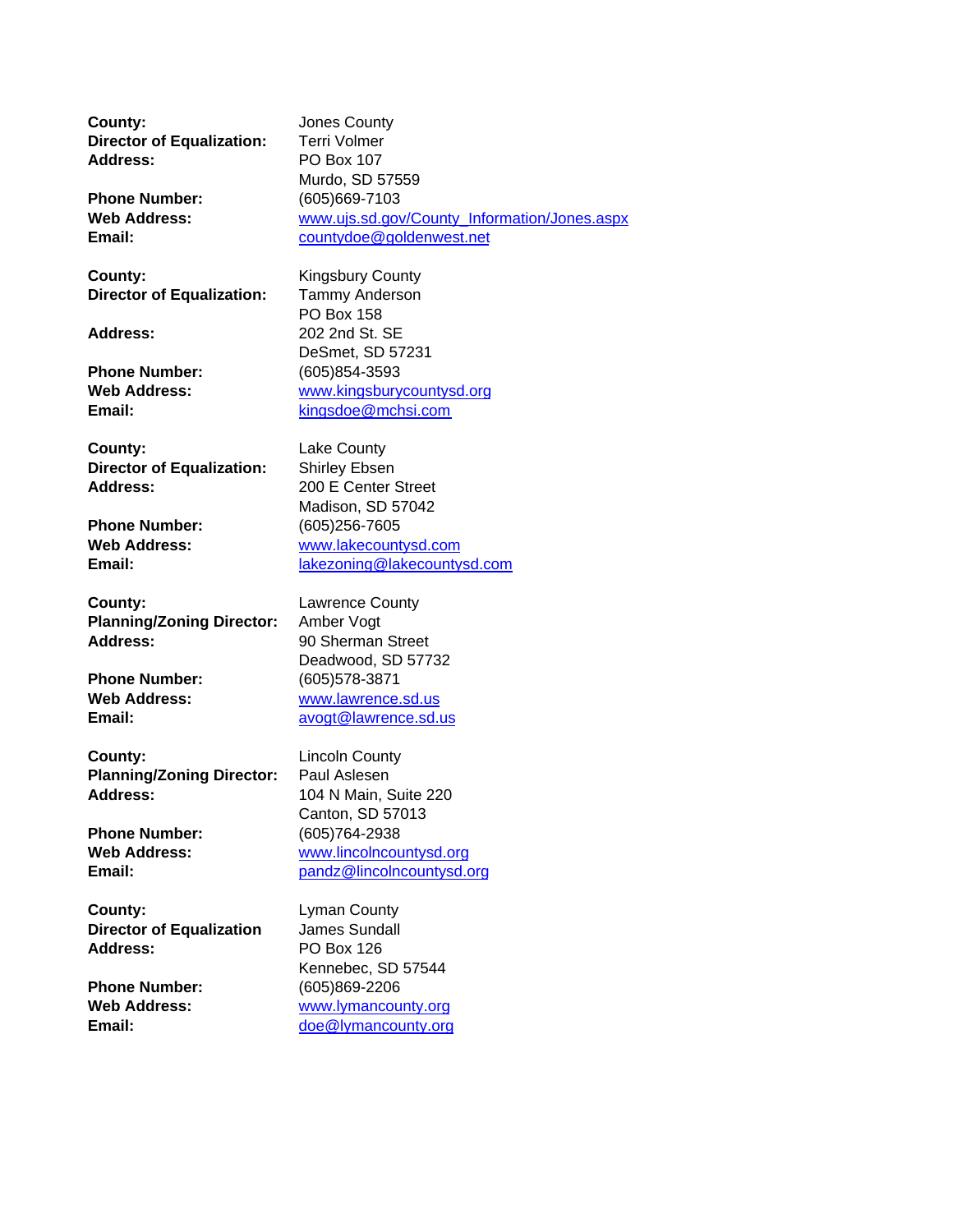**County:** Marshall County **Planning/Zoning Director:** Shannon Lee **Address:** PO Box 9 Britton, SD 57430 **Phone Number:** (605)448-5291 **Web Address:** www.ujs.sd.gov/County\_Information/Marshall.aspx **Email:** mcdirector@venturecomm.net **County:** McCook County **Planning/Zoning Director:** Tracy Hofer **Address:** PO Box 190 Salem, SD 57058 **Phone Number:** (605)425-2681 Web Address: http://www.mccookcountysd.com **Email:** mccookdoe@triotel.net **County:** McPherson County **Director of Equalization:** Susan Hoffman **Address:** PO Box 50 Leola, SD 57456 **Phone Number:** (605)439-3663<br> **Web Address:** http://www.mcp **Web Address:** http://www.mcpherson.sdcounties.org Email: **Email:** mcphersondoe@valleytel.net **County:** Meade County **Director of Equalization:** Kirk Chaffee **Address:** 1425 Sherman Street Sturgis, SD 57785 **Phone Number:** (605)347-3818 **Web Address:** www.meadecounty.org **Email:** kirkc@meadecounty.org **County:** Mellette County **Planning/Zoning Director:** Jennifer Mitchell **Address:** PO Box 198 White River, SD 57579 **Phone Number:** (605)259-3150 Web Address: www.ujs.sd.gov/County\_Information/Mellette.aspx **Email:** mellcodoe@gwtc.net **County:** Miner County **Director of Equalization** Tami Severson **Address:** PO Box 577 Howard, SD 57349 **Phone Number:** (605)772-4241 **Web Address:** www.minercountysd.org Email: minercodoe@minercountysd.org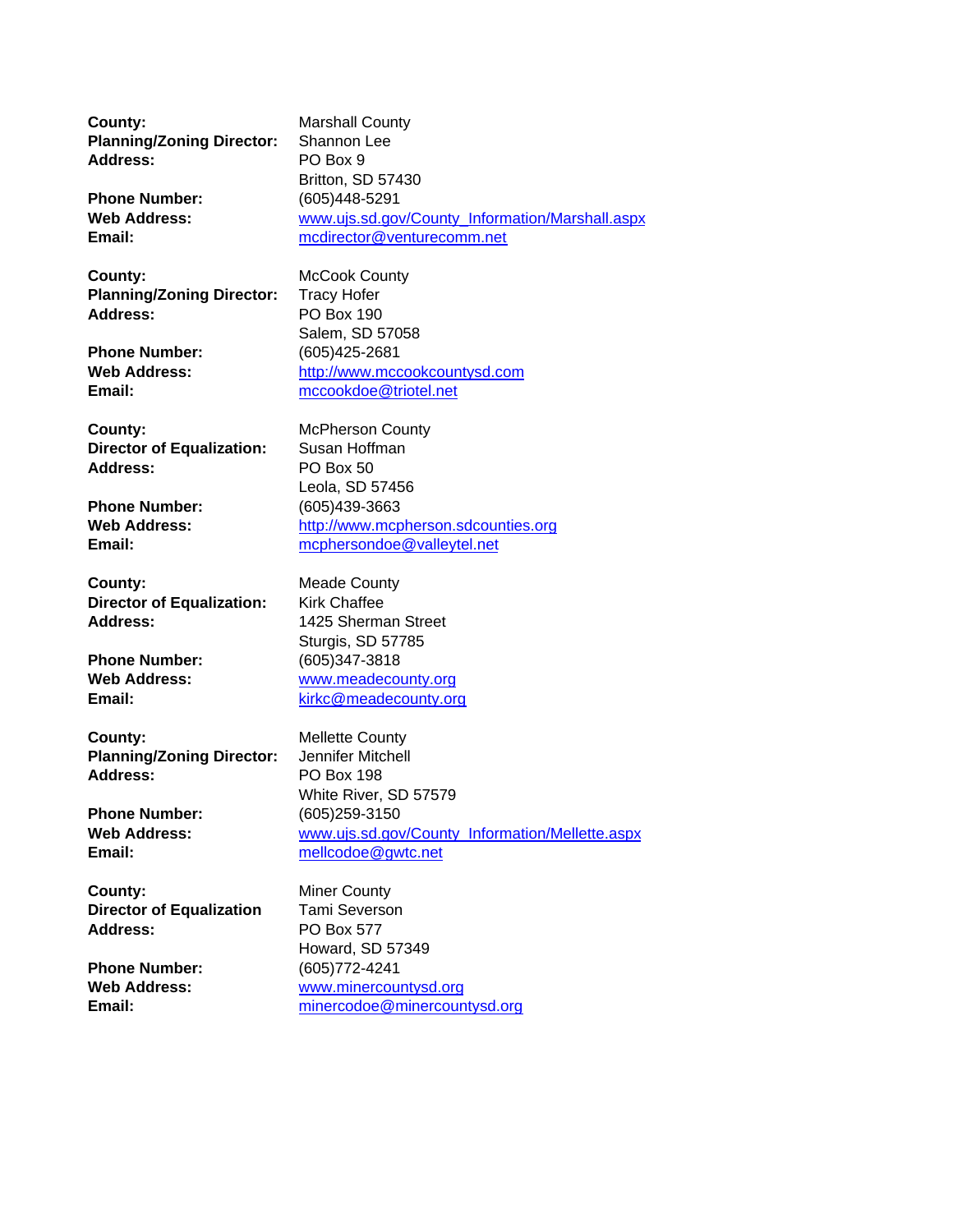**County:** Minnehaha County **Planning/Zoning Director:** Scott Anderson **Address:** 415 N Dakota Avenue

**County:** Moody County **Director of Equalization:** Brenda Duncan

**County:** Pennington County **Planning/Zoning Director:** PJ Conover

**County:** Perkins County **Director of Equalization:** Rownea Gerbracht **Address:** PO Box 6

**County:** Potter County **Director of Equalization:** Ben Penrod **Address:** 201 S Exene Street

**County:** Roberts County **Planning/Zoning Director:** Scott Currence

Sioux Falls, SD 57104 **Phone Number:** (605)367-4204 **Web Address:** www.minnehahacounty.org **Email:** sanderson@minnehahacounty.org

Address: 101 E Pipestone Avenue, Suite E Flandreau, SD 57028 **Phone Number:** (605)997-3101 **Web Address:** www.moodycounty.net **Email:** bduncan@moodycounty.net

**Address:** 315 St. Joseph Street #118 Rapid City, SD 57701 **Phone Number:** (605)394-2186<br> **Web Address:** http://www.peni **Web Address:** http://www.pennco.org Email: danj@co.pennignton.sd.us

Bison, SD 57620 **Phone Number:** (605)244-5623 **Web Address:** http://www.perkinscounty.org **Email: Email:** pkaud@perkinscounty.org

Gettysburg, SD 57442 **Phone Number:** (605)765-2481 Web Address: www.ujs.sd.gov/County\_Information/Potter.aspx **Email:** pcdoe@venturecomm.net

**Address:** 411 2nd Avenue E, Suite 14B Sisseton, SD 57262 **Phone Number:** (605)698-3205 **Web Address:** www.ujs.sd.gov/County\_Information/Roberts.aspx **Email:** roberteq@venturecomm.net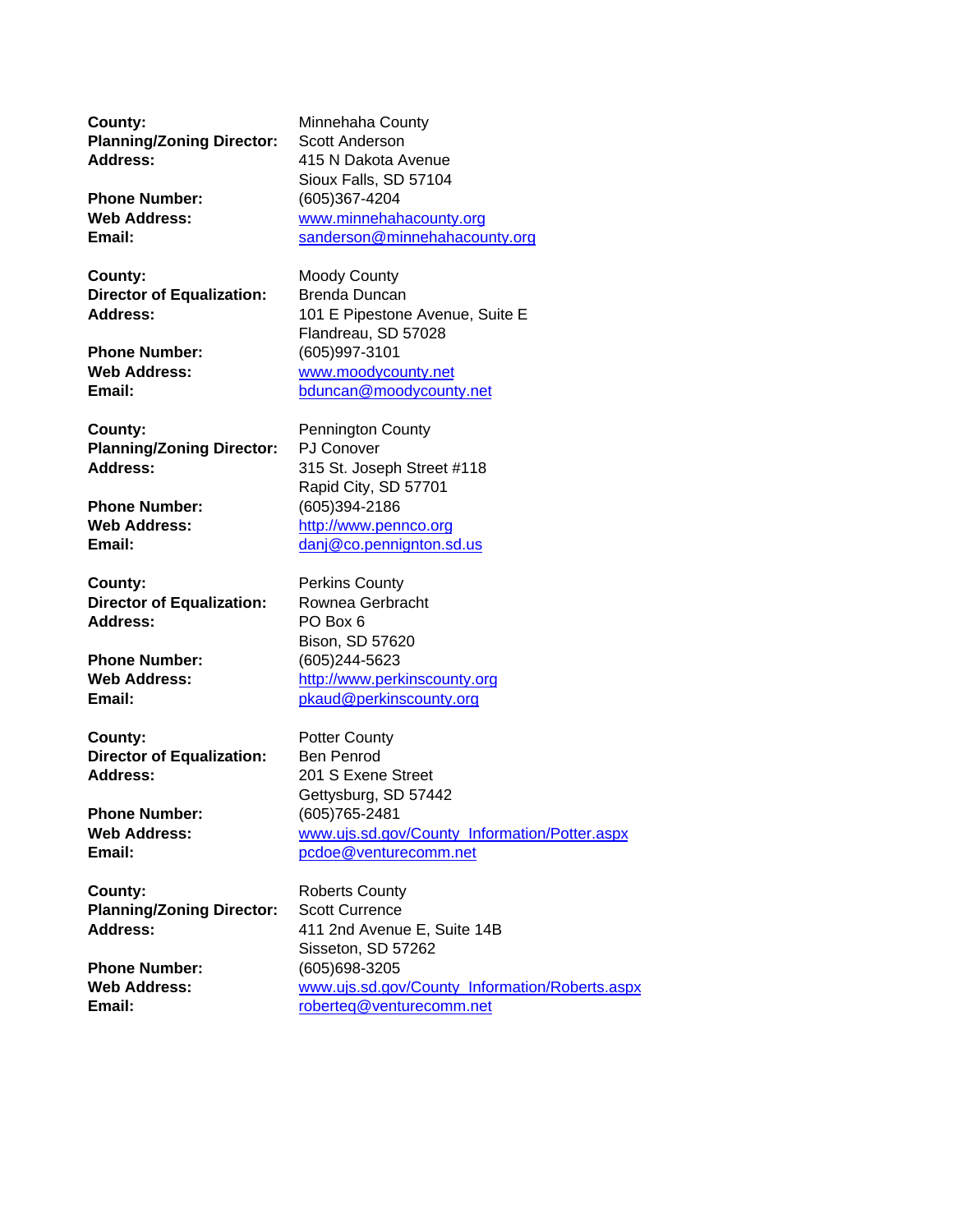**County:** Sanborn County **Planning/Zoning Director:** Penny Farris **Address:** PO Box 416

**County:** Shannon County **Director of Equalization:** Susie Simkins Address: 906 N River Street

**Email:** frdoe@gwtc.net

**County:** Spink County **Director of Equalization** Kimberly Markley **Address:** 210 E 7th Avenue

**Phone Number:** (605)472-4585<br> **Web Address:** Web Anders (www.spinkcour

**County:** Stanley County **Planning/Zoning Director:** Don Wiedermer **Address:** PO Box 623

**County:** Sully County **Planning/Zoning Director:** Karen Wilcox **Address:** PO Box 265

**County:** Todd County **Director of Equalization:** Rita Steele **Address:** PO Box 459

**Email:**

Woonsocket, SD 57385 **Phone Number:** (605)796-4514 **Web Address:** www.sdcc.govoffice2.com **Email:** sancodoe@santel.net

Hot Springs, SD 57747 **Phone Number:** (605)745-5136 **Web Address:** www.oglalakota.sdcounties.org

Redfield, SD 57469 **Web Address:** www.spinkcounty-sd.org **Email:** spinkzoning@nrctv.com

Fort Pierre, SD 57532 **Phone Number:** (605)223-7789 **Web Address:** www.stanleycounty.org Email: scdoe@midconetwork.net

Onida, SD 57564 **Phone Number:** (605)258-2522 **Web Address:** www.sullycounty.net **Email:** sullywequal@venturecomm.net

Mission, SD 57555 **Phone Number:** (605)856-2300 **Web Address:** www.ujs.sd.gov/County\_Information/Todd.aspx